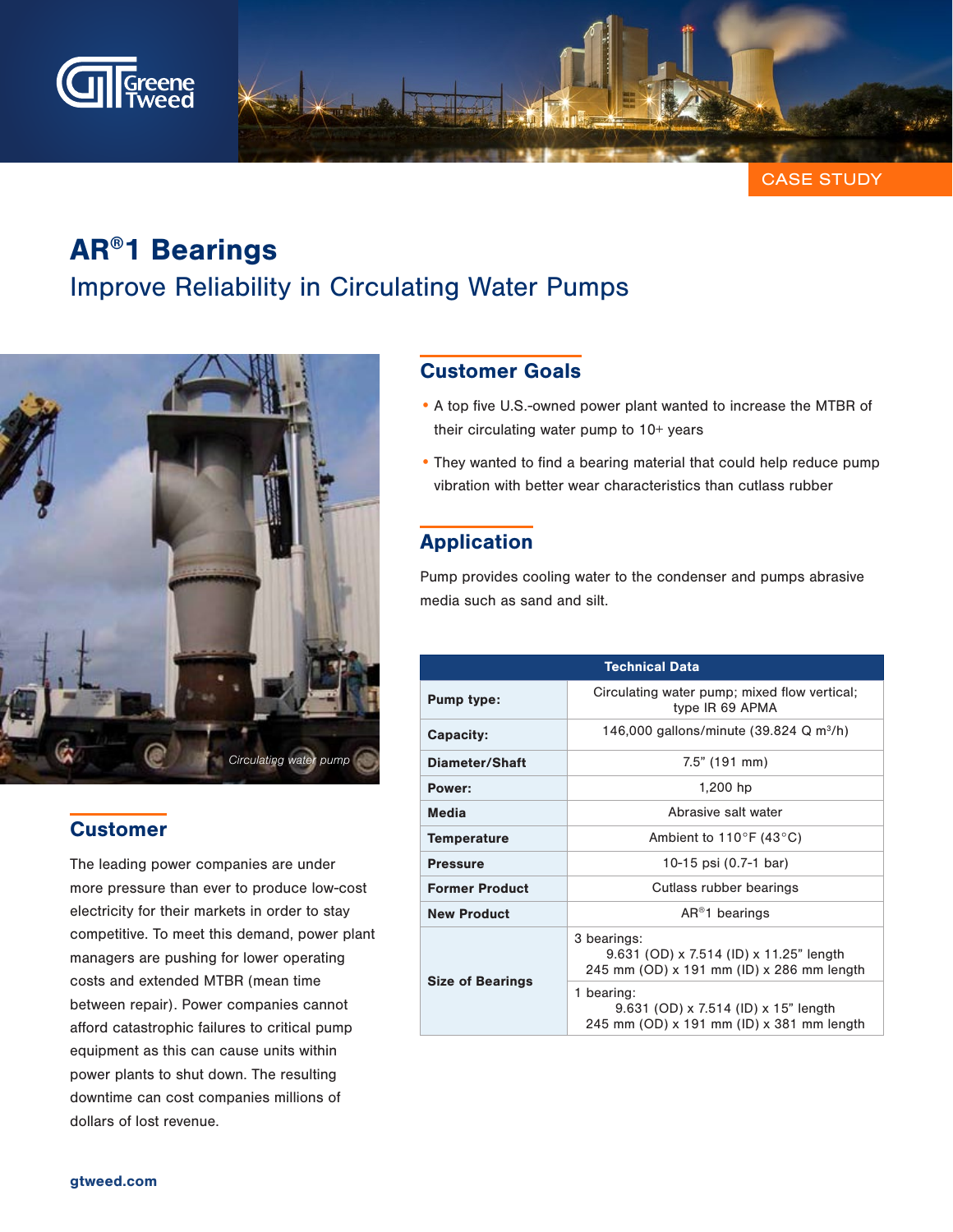

CASE STUDY

# **Challenge**

Cutlass rubber line shaft bearings were wearing prematurely after 1.5 years leading to higher vibration levels and shorter MTBR. The rubber bearings were also scoring the shaft sleeves in the abrasive media.

## Solution

The customer decided to replace the cutlass rubber bearing material with AR<sup>®</sup> 1 bearings. The bearing holders were sent to Greene Tweed's Houston manufacturing facility where the cutlass rubber was taken out of the holders, the ID was remachined, and AR® 1 was inserted and secured. After the change to AR® 1 the vibration levels were reduced to levels lower than any of the customer's mixed flow vertical pumps.

#### Clearance:

Cutlass rubber: .025" (.635 mm) AR®1: .015" (.381 mm)

#### Vibration:

Cutlass rubber: in excess of 46 mils AR®1: less than 10 mils

The AR®1 bearings have doubled the lifetime of the pump vs. the previous material.



AR® 1 Bearings

### **Results**

- The AR®1 bearings have doubled the lifetime of the pump vs. the previous material.
- This success has led the company to standardize the use of AR® bearing materials for all vertical pump abrasive applications for both repairs and new pumps.